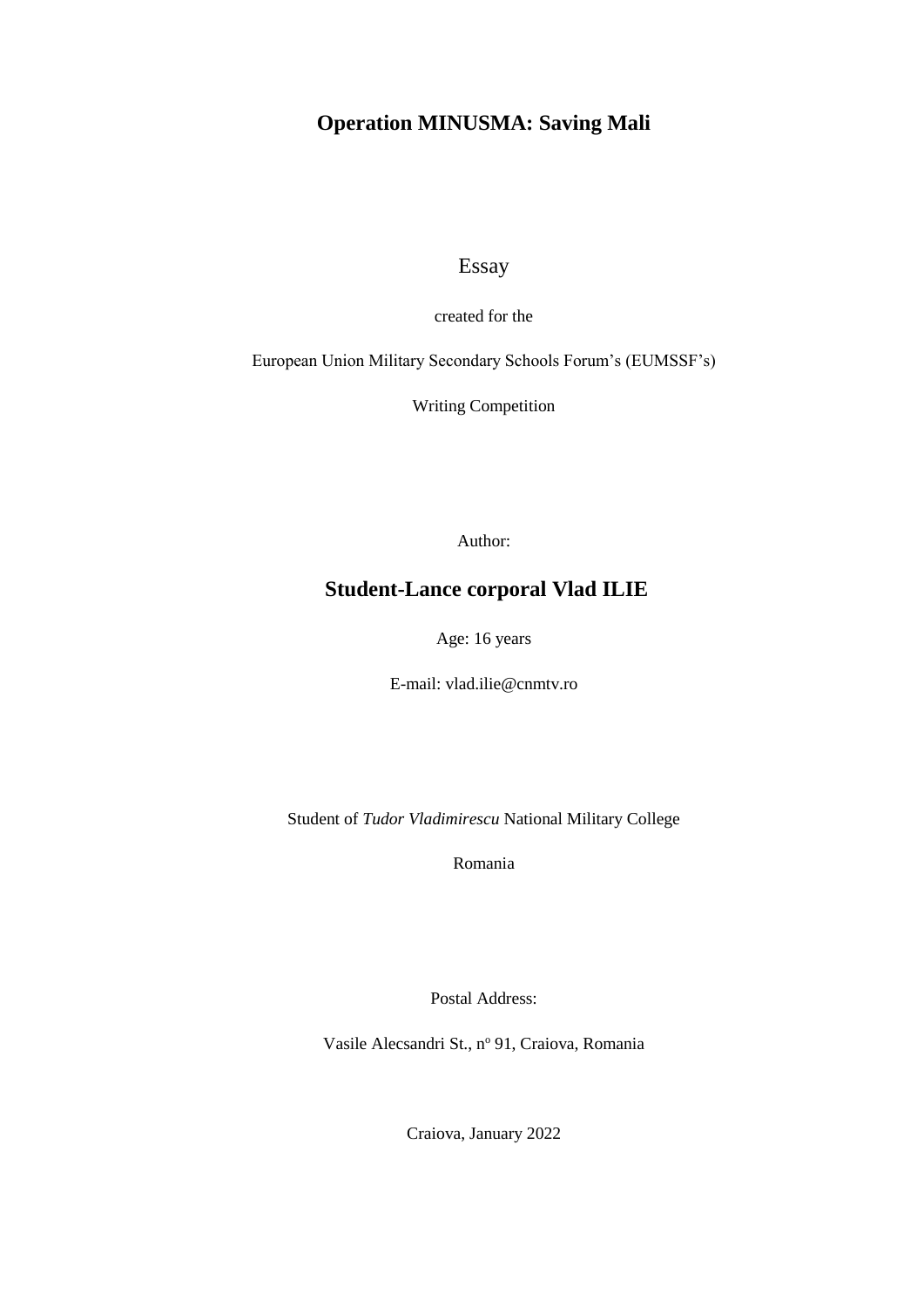#### **Abstract**

The mission of every coalition is that of providing cooperation between military and civilian forces to ensure the protection and security of every nation involved in the respective coalition. Nowadays, nations face a global disorder that has increased during the past few years and which is characterized by a notable decline concerning the rules related to the international order. To create a secure environment that is not subject to volatile conflicts and situations it is necessary to promote inter-state strategic cooperation and to prioritize military/civilian cooperation.

The existing challenges in the economic, military, technological domains have an impact on the current surrounding environment that has to be protected by collective activities and alliances that safeguard global peace.

All nations that are part of military coalitions must provide the capabilities required to ensure a favourable balance of power that will allow them to

#### **Keywords:**

peace, security, cooperation, coalition, MINUSMA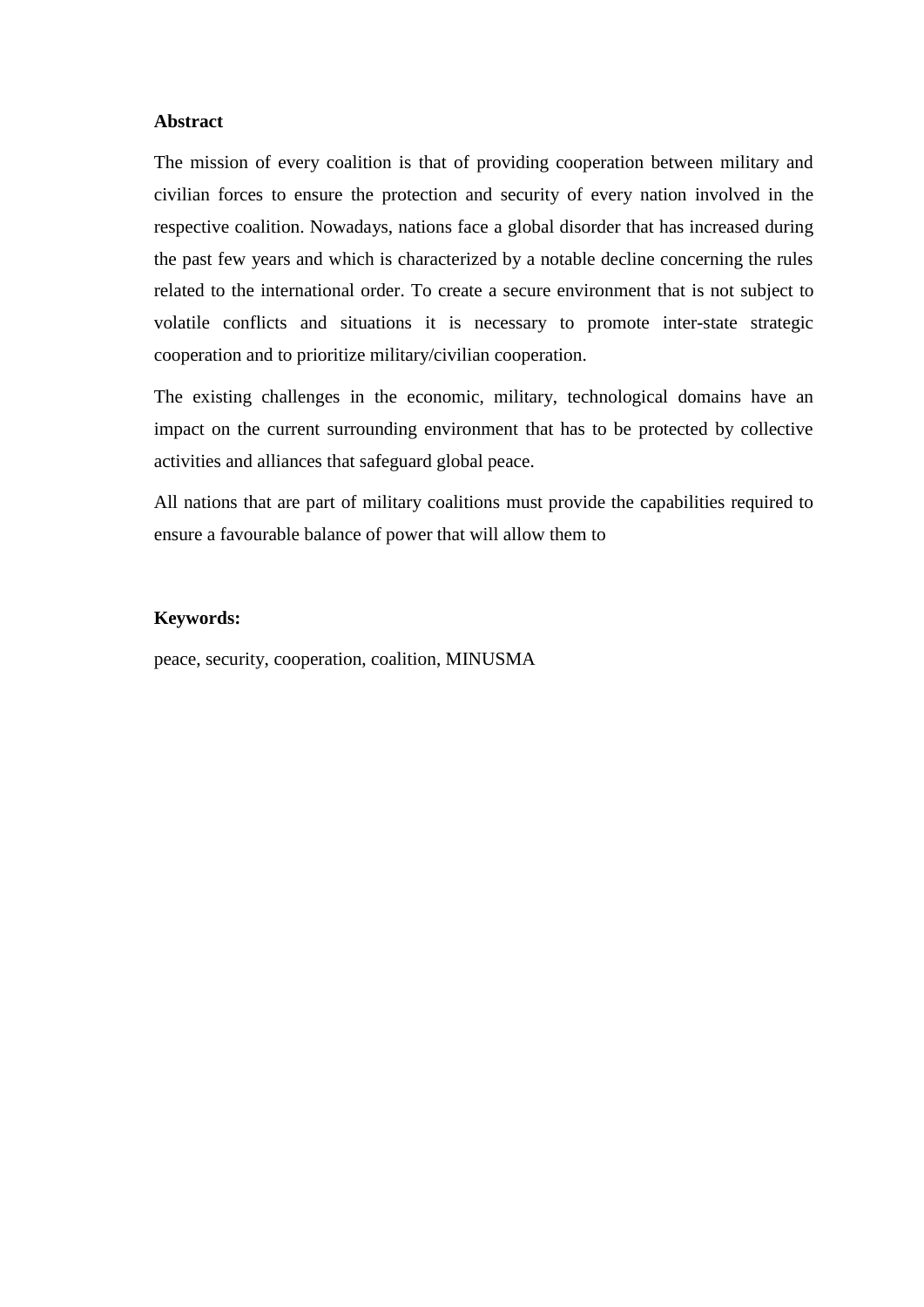# **1. Table of Contents**

| 3. MINUSMA- A contemporary multidimensional UN peace operation 3 |  |
|------------------------------------------------------------------|--|
|                                                                  |  |
|                                                                  |  |
|                                                                  |  |
|                                                                  |  |
| 5. Annexes                                                       |  |
|                                                                  |  |
|                                                                  |  |
|                                                                  |  |
|                                                                  |  |
|                                                                  |  |
|                                                                  |  |
|                                                                  |  |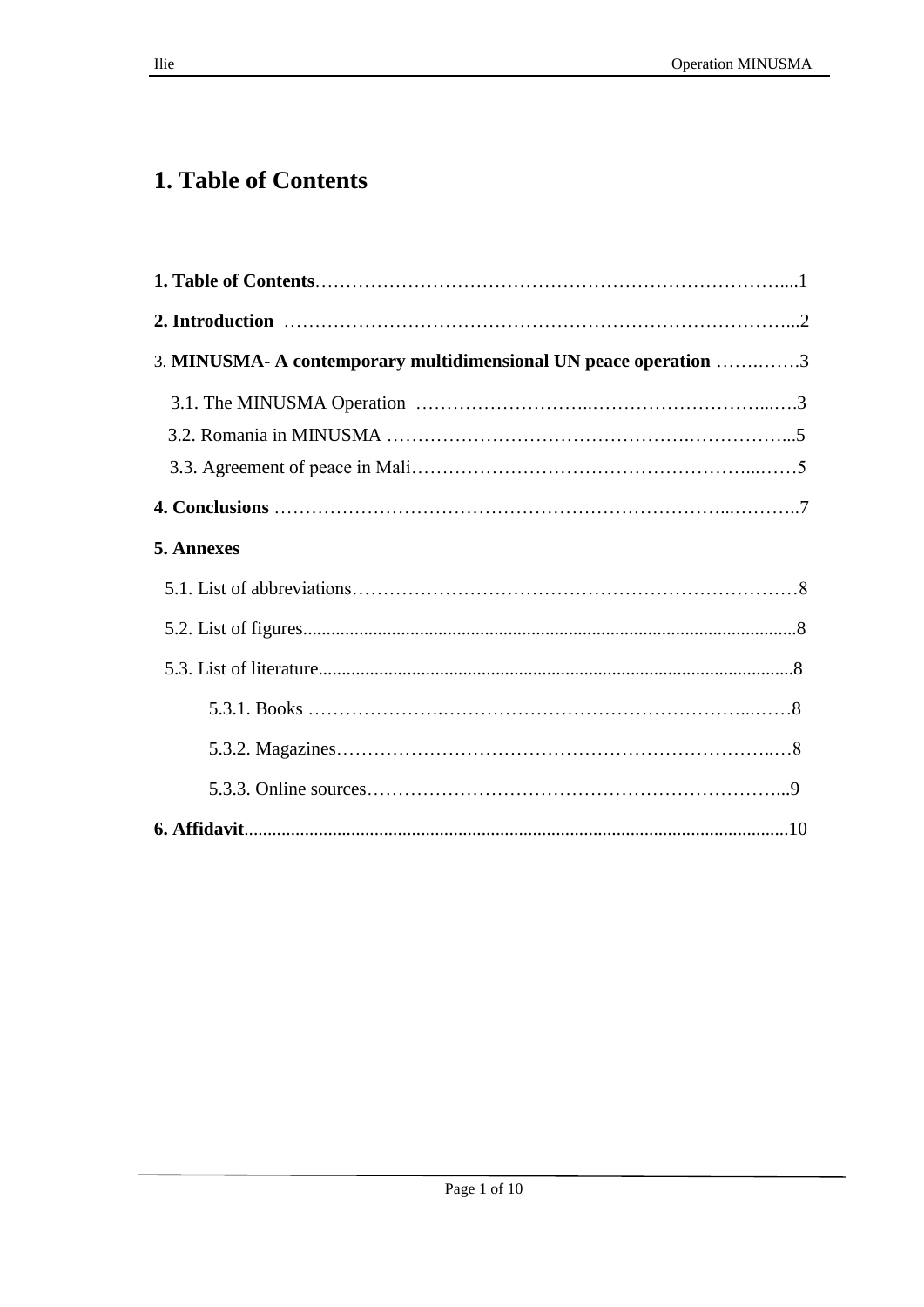# **2. Introduction**

The backbone of post-WWII international order is represented by a network of alliances and coalitions that have as their main purpose safeguarding the liberty of those nations involved and the construction of an international system of global security.

Regional armed conflicts are one of the main sources of destabilization because they are based on the exploitation of ambiguity and the violation of the principles of sovereignty. But most importantly they usually lead to the blurring of lines between civil and military goals.

In order to maintain global peace, not only states as political, economic, and military entities should be involved but also non-state actors, such as non-governmental organizations, strategic influencers, or even corporations.

I chose as a topic of discussion the mission of UN troops in Mali, a mission called MINUSMA (The United Nations Multidimensional Integrated Stabilization Mission in Mali). This mission was established by the Security Council to support political processes in that country and carry out several security-related tasks.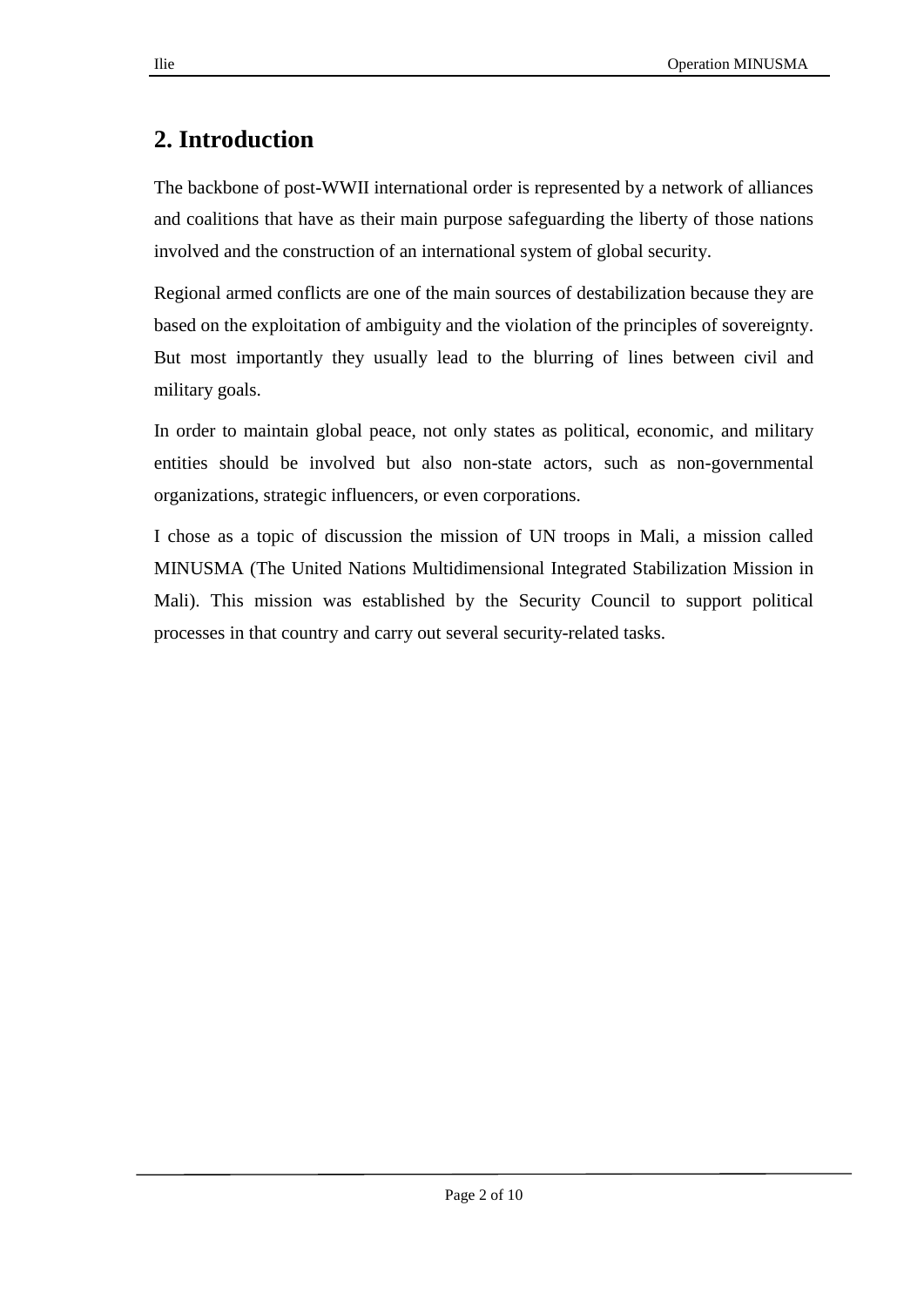# **3. MINUSMA- A contemporary multidimensional UN peace operation**

### **3.1. The MINUSMA Operation**

The United Nations was created as a result of material and human losses caused by World War II and its main purpose is to maintain international peace and security by preventing wars of any kind.

MINUSMA is funded by a separate account approved by the general meeting and has a budget of \$1,262,194,200. The mission was established on April 25, 2013, by United Nations Security Council Resolution 2100, to stabilize the country, fight terrorism and defend human rights. The way in which the United Nations provides these facilities is through diplomacy, the presence of peacekeeping troops, and with which a war can be prevented and catastrophes can be removed. This is the most effective way to reduce human losses and the massive economic costs of conflicts and their aftermath.

The peacekeeping mission in Mali is one of the most important recent events in which United Nations troops have been involved to rehabilitate this country and avoid war. On July 1, 2013, 6,000 UN troops took over the task of defending civilians and fighting terrorism in this country. This number of armed troops reached 15,209 people in November 2021, of which 13,289 were military and the rest of 1,920 were police officers belonging to different countries present in the organization of the United Nations, as the figures below show.



**Figure 1**: *Top ten military contributors in MINUSMA<sup>1</sup>*

 $\overline{a}$ <sup>1</sup> <https://peacekeeping.un.org/en/mission/minusma> [12-01-22]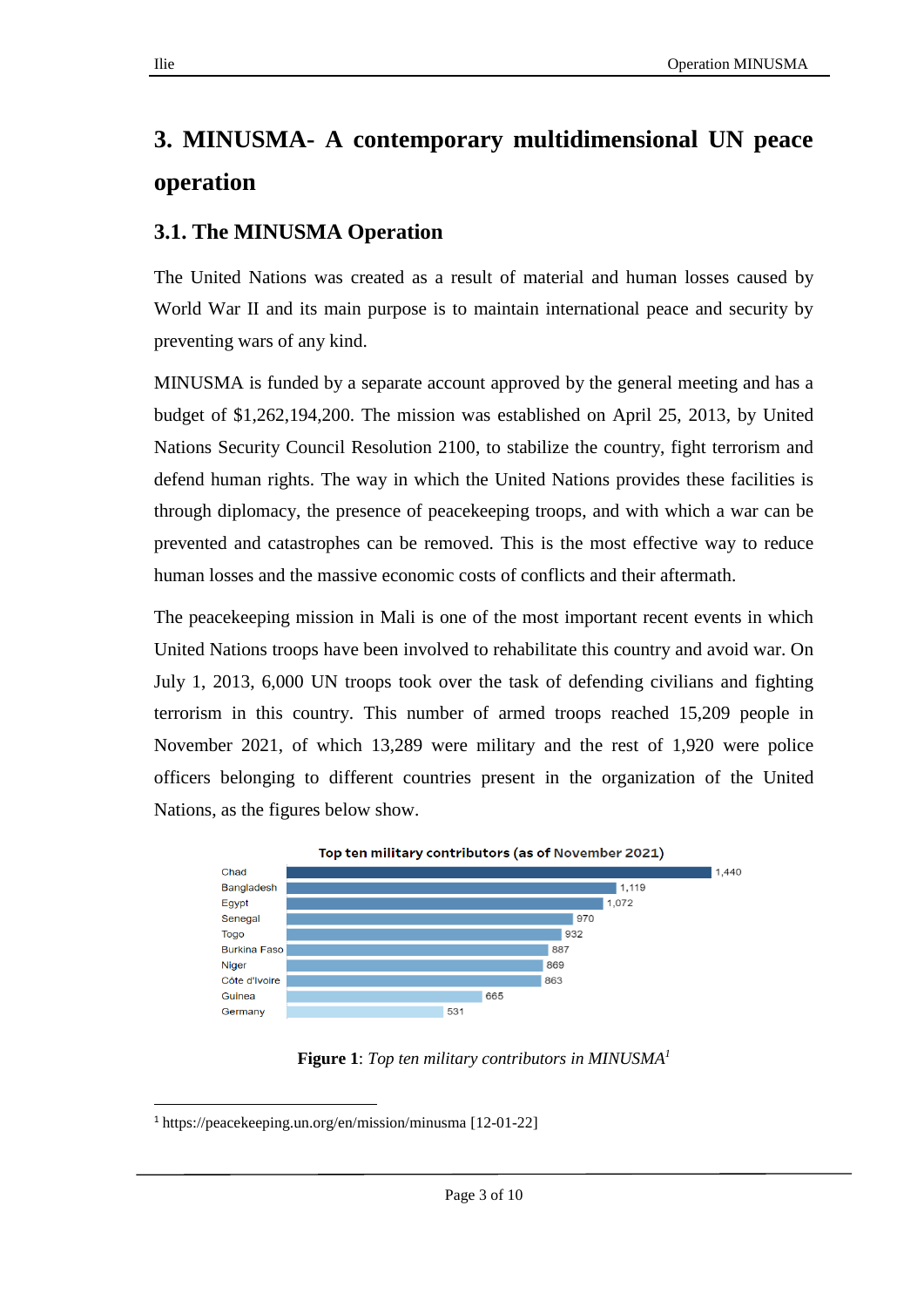

**Figure 2**: *Top ten police contributors in MINUSMA<sup>2</sup>*

The force is the third largest UN peacekeeping force in operation in the world. Although the purpose of this mission is to maintain peace, the organization also deals with facilitating political and constitutional processes, but also with organizing elections in order to restore the rule of law, and improve and modernize the legitimate authority of the state.

Thus, the cooperation between the military and civilians is central to the success of this operation. According to the report of the UN Secretary-General on the situation of Mali, published on January  $4<sup>th</sup>$ , 2022, 93% of the civilian personnel involved in the operation were deployed, including 10% of UN volunteers and 43% of international staff.

Following the tragic events in which the convoys were ambushed, the bombings, and the shootings in which 209 people lost their lives following a report on March 31, 2020, the number of dead and injured is still rising. In addition to these casualties among the peacekeeping troops, the casualties among civilians are between 1,500 and 3,500 dead. UN troops used long-range convoy patrols to interact with civilians and gain their trust. They interacted with them and tried their best to protect them from terrorists and criminals. They also help the people of Mali by offering free medicines and medical care.

 $\overline{a}$ 

<sup>2</sup> [Cf.:](https://peacekeeping.un.org/en/mission/minusma) Ibid. [12-01-22]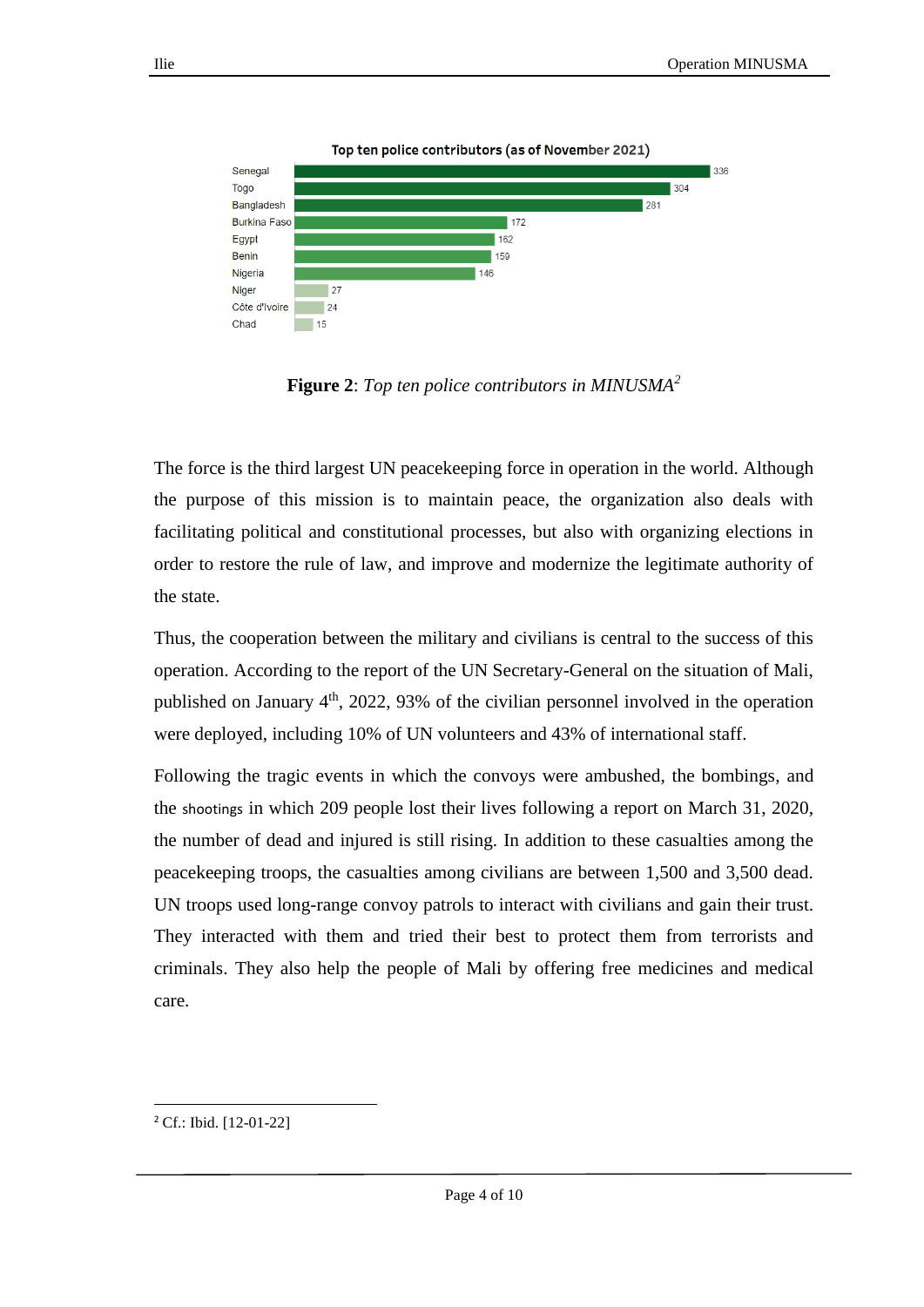### **3.2. Romania in MINUSMA**

Nearly 60 countries around the world have contributed to this mission, including Romania, which replaced Canadian troops with transport helicopters used to carry out missions to extract the wounded or transport troops. These helicopters formed the "Carpathian Eagles" helicopter detachment, coming from Mihail Kogalniceanu Air Base to Camp Castor Base in Mali, in October 2019.

During this mission, the IAR-330 PUMA helicopters together with the pilots and the auxiliary crew performed a total of 1,250 flight hours, of which 200 were at night. During these flights, they covered an area equivalent to the Romanian territory and in which they conducted training activities in support of multinational contingents and air evacuation exercises. The commander of the MINUSMA mission, Lieutenant General Dennis Gyllensporre, appreciated the effort made by the Romanian troops and underlined the fact that the helicopters had an important effect in the process of rehabilitating the country.

#### **3.3. Agreement on Peace in Mali**

As stated in official EU documents, "It is no longer a novelty to say that the world is leaving a period of relative stability to enter a time of profound transformation of the global order. The past decade has been characterized by volatility and disruption, leading to continual adaptation and transformation at local, regional, and global levels alike. For some analysts, global instability is 'the new normal', where disorder and tension have gradually replaced two decades of relative stability across the world."<sup>3</sup>

The importance of maintaining peace in this region was once more reaffirmed in the Communiqué that was a result of the G7 Foreign and Development Ministers' Meeting that took place in London, on May  $5<sup>th</sup>$ , 2021. This states the concerns related to the instability in the Sahel region, where there has been noted an increase in violence. Therefore, cooperation between local governments and international partners is needed

 $\overline{a}$ 

<sup>3</sup> European Parliament. *Peace and Security in 2020. Overview of EU Action and Outlook for the Future*, p. 3

https://www.europarl.europa.eu/RegData/etudes/STUD/2020/652041/EPRS\_STU(2020)652041\_EN.pdf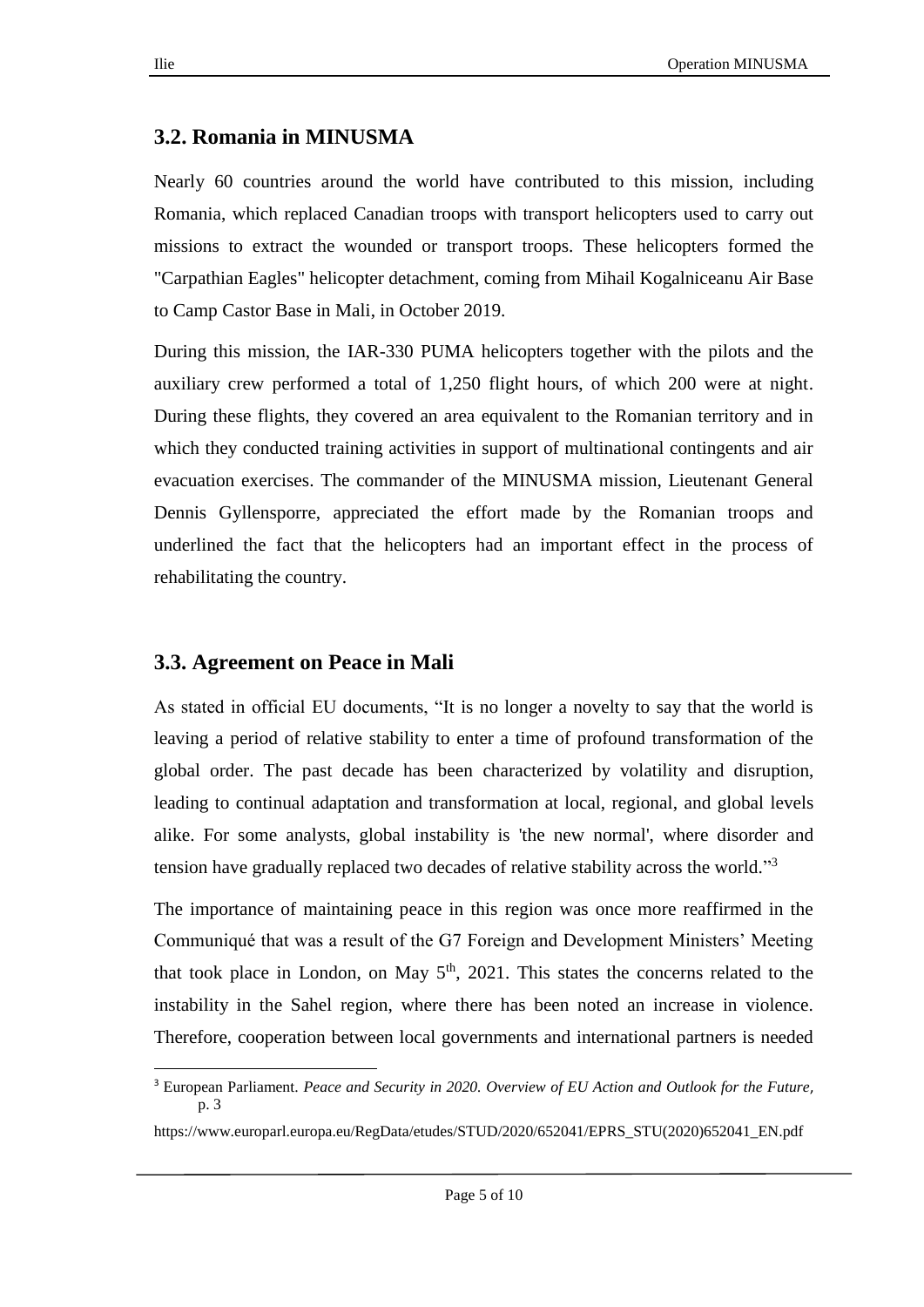to ensure stability and security in the region, with a focus on "the rule of law, anticorruption, and inclusive governance."<sup>4</sup> This document asserts the importance of respecting human rights calling for "the continued implementation of the Peace Agreement in Mali and credible and inclusive elections to achieve a timely return to a democratically-elected government that meets the needs of all Malians." <sup>5</sup>

5 Cf.: Ibid.

 $\overline{a}$ 

<sup>4</sup>[https://www.diplomatie.gouv.fr/en/french-foreign-policy/news/2021/article/g7-foreign-and](https://www.diplomatie.gouv.fr/en/french-foreign-policy/news/2021/article/g7-foreign-and-development-ministers-meeting-communique-london-5-may-2021)[development-ministers-meeting-communique-london-5-may-2021](https://www.diplomatie.gouv.fr/en/french-foreign-policy/news/2021/article/g7-foreign-and-development-ministers-meeting-communique-london-5-may-2021) [12-01-22]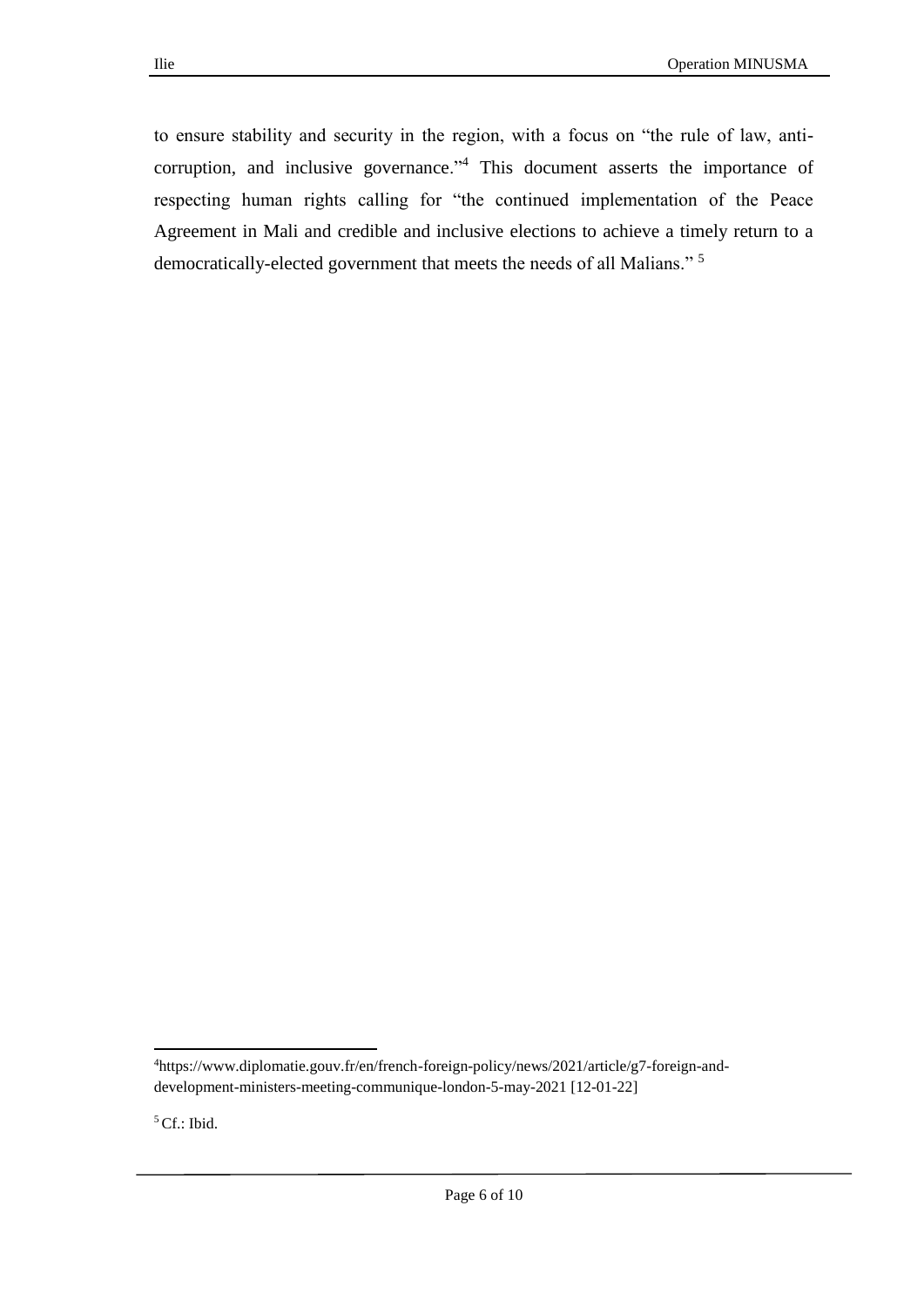# **4. Conclusions**

In conclusion, Operation MINUSMA was a relative success as it managed to stabilize the northern part of Mali, reduce civilian casualties and help people return home to conflict-affected areas and thus create a sense of security.

In my opinion, this operation is one of the most representative missions in which international security and respect for human rights intermingled harmoniously. Although the struggle has been hard and long and it is still going on, the people of Mali deserve this help as well as the rehabilitation of their country and the provision of a chance for life.

I am sure that without the United Nations taking a stand in this matter, a large-scale war would have ensued and civilian casualties would have been very high. In conclusion, I would like to state that this mission had a noble purpose and that I support its continuation to complete the regeneration of the country.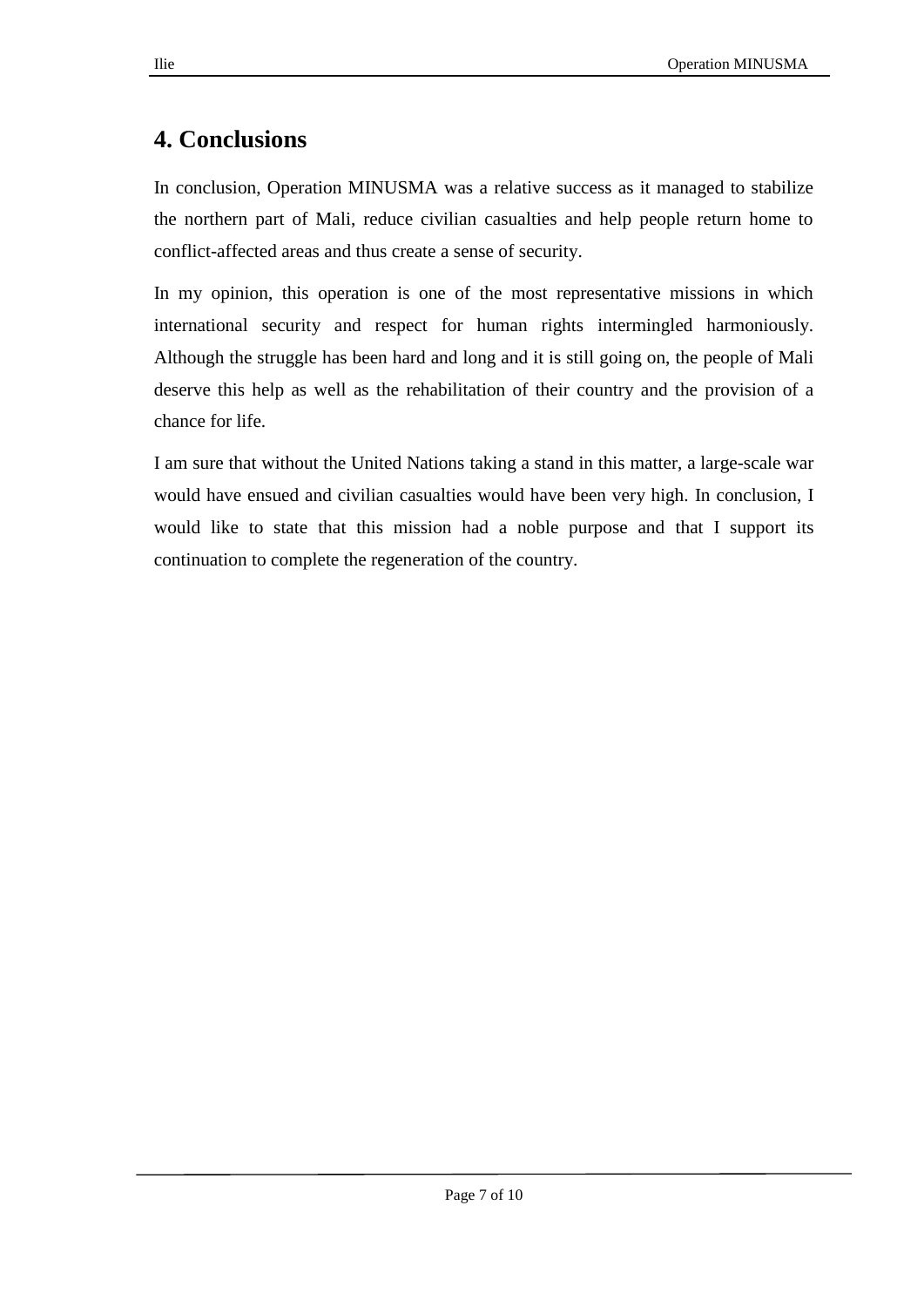# **5. Annexes**

# **5.1. List of abbreviations**

| EU             | European Union                                                              |
|----------------|-----------------------------------------------------------------------------|
| <b>MINUSMA</b> | United Nations Multidimensional Integrated Stabilization Mission in<br>Mali |
| <b>NATO</b>    | North Atlantic Treaty Organisation                                          |
| WW II          | World War the Second                                                        |

### **5.2. List of figures**

| <b>Figure number</b> | <b>Description</b>                       | Page |
|----------------------|------------------------------------------|------|
|                      | Top ten military contributors in MINUSMA |      |
|                      | Top ten police contributors in MINUSMA   |      |

# **5.3. Literature**

### **5.3.1. Books**

Huntley Hayes, C.J. & Moon, P.T. (1941). Modern History. Macmillan.

### **5.3.2.Magazines**

Schipor, I. (1999). Sub sceptrul lui Marte. *Dosarele istoriei*. Nr. 2(30) pp. 63-64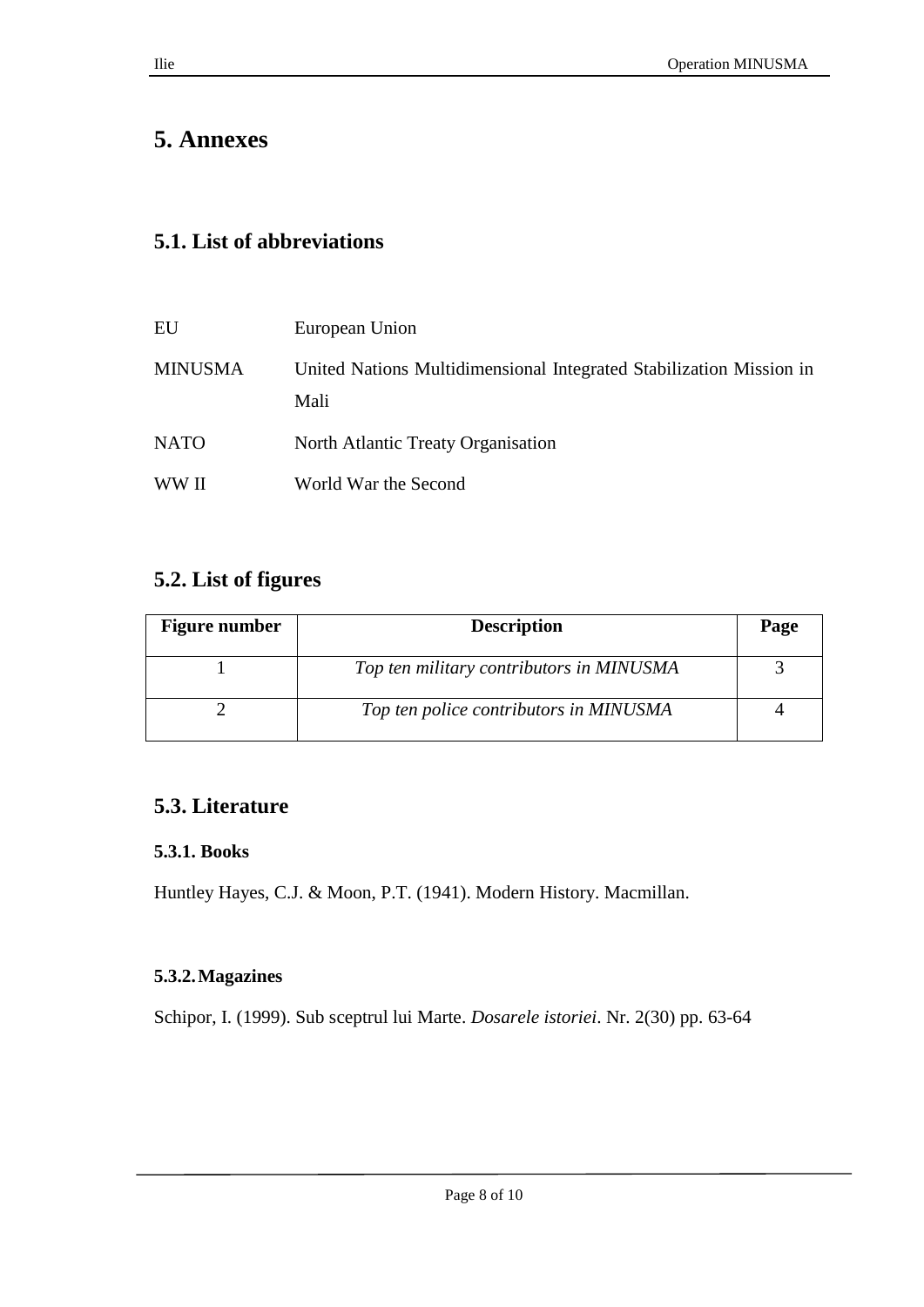#### **5.3.3.Online sources**

European Parliament. *Peace and Security in 2020. Overview of EU Action and Outlook for the Future*

[https://www.europarl.europa.eu/RegData/etudes/STUD/2020/652041/EPRS\\_STU\(2020](https://www.europarl.europa.eu/RegData/etudes/STUD/2020/652041/EPRS_STU(2020)652041_EN.pdf) [\)652041\\_EN.pdf](https://www.europarl.europa.eu/RegData/etudes/STUD/2020/652041/EPRS_STU(2020)652041_EN.pdf)

<https://minusma.unmissions.org/en>

Charts URL.: https://peacekeeping.un.org/en/mission/minusma [12-01-22]

[https://www.diplomatie.gouv.fr/en/french-foreign-policy/news/2021/article/g7-foreign-and-development](https://www.diplomatie.gouv.fr/en/french-foreign-policy/news/2021/article/g7-foreign-and-development-ministers-meeting-communique-london-5-may-2021)[ministers-meeting-communique-london-5-may-2021](https://www.diplomatie.gouv.fr/en/french-foreign-policy/news/2021/article/g7-foreign-and-development-ministers-meeting-communique-london-5-may-2021) [12-01-22]

[https://www.securitycouncilreport.org/atf/cf/%7B65BFCF9B-6D27-4E9C-8CD3-](https://www.securitycouncilreport.org/atf/cf/%7B65BFCF9B-6D27-4E9C-8CD3-CF6E4FF96FF9%7D/S_2021_1117.pdf) [CF6E4FF96FF9%7D/S\\_2021\\_1117.pdf](https://www.securitycouncilreport.org/atf/cf/%7B65BFCF9B-6D27-4E9C-8CD3-CF6E4FF96FF9%7D/S_2021_1117.pdf)